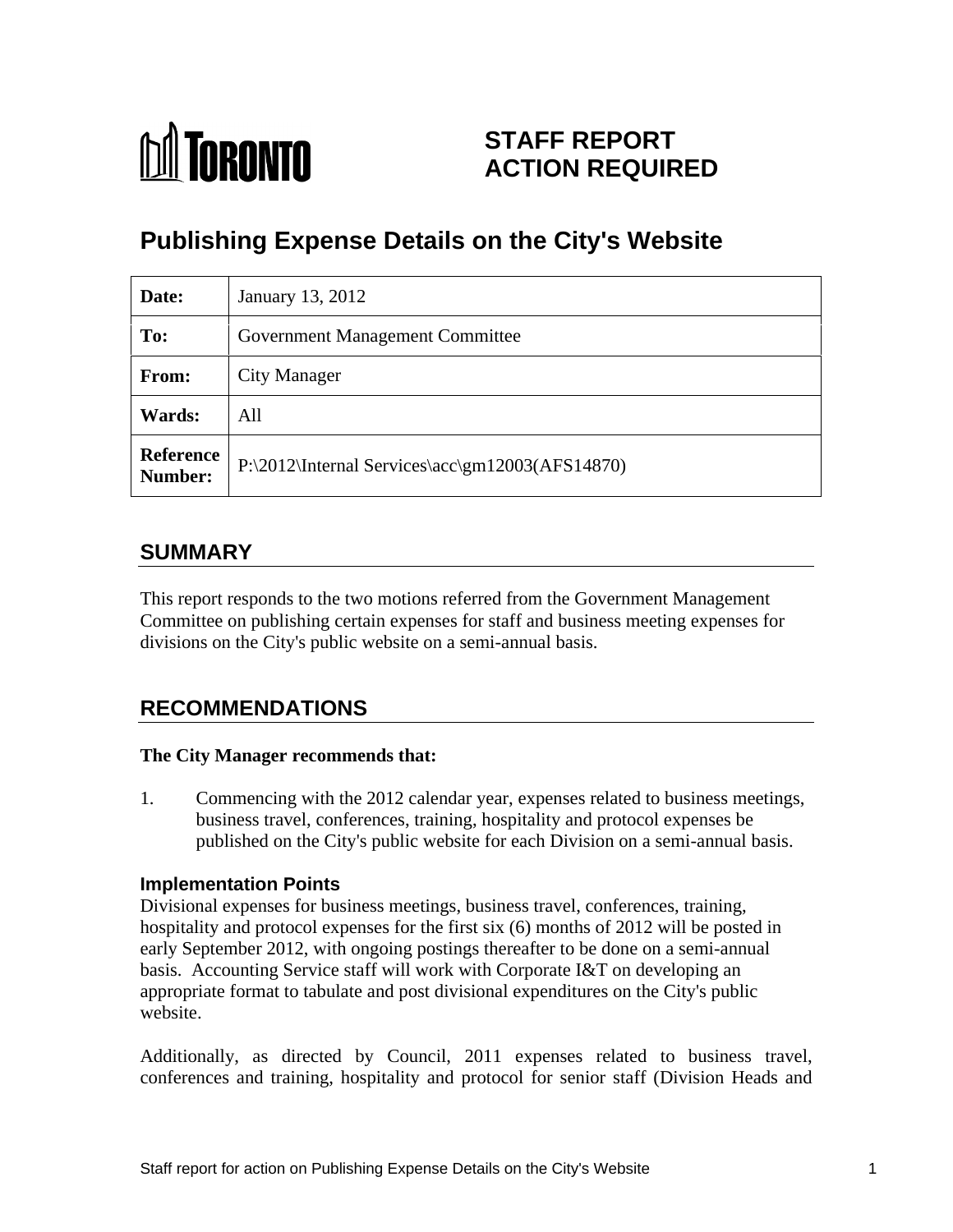above) will be published by April 2012 with ongoing postings thereafter to be done on a semi-annual basis.

## **Financial Impact**

There is no financial impact resulting from the adoption of this report.

Should Council request that expenses be published for individual staff, additional time will be required to work with Divisions to develop a process for tracking and appropriately apportioning costs to individual employees, and to assess resource and system requirements, including potential financial impacts.

The Deputy City Manager and Chief Financial Officer has reviewed this report and agrees with the financial impact information.

# **DECISION HISTORY**

At is meeting held on November 29, 30 and December 1, 2011, City Council adopted the following in relation to item GM9.4 titled "Feasibility of Publishing Expense Details of Senior City Staff on the City's Website":

- 1. City Council approve to be published on the City's public website on a semi annual basis, commencing with the 2011 calendar year, expenses related to business travel, conferences and training, hospitality and protocol for senior staff positions at the Division Head level and above.
- 2. City Council provide a copy of this report to the City's major agencies and corporations requesting that they adopt a similar policy for their organization if they have not already done so.

At its meeting held on November 9, 2011 the Government Management Committee, in its consideration of the aforementioned item, referred the following motions to the City Manager for report back at its meeting on January 30, 2012:

1. Moved by Councillor Doug Ford:

That travel and hospitality expenses of any City staff paid for by the public be posted on the City of Toronto Website.

- 2. Moved by Councillor Jaye Robinson:
	- a. That commencing with the 2011 calendar year, expenses related to business travel, conferences and training, hospitality and protocol for staff be published on the City's public website on a semi-annual basis.
	- b. That commencing with the 2011 calendar year, expenses related to business meetings for divisions be published on the City's public website on a semi annual basis.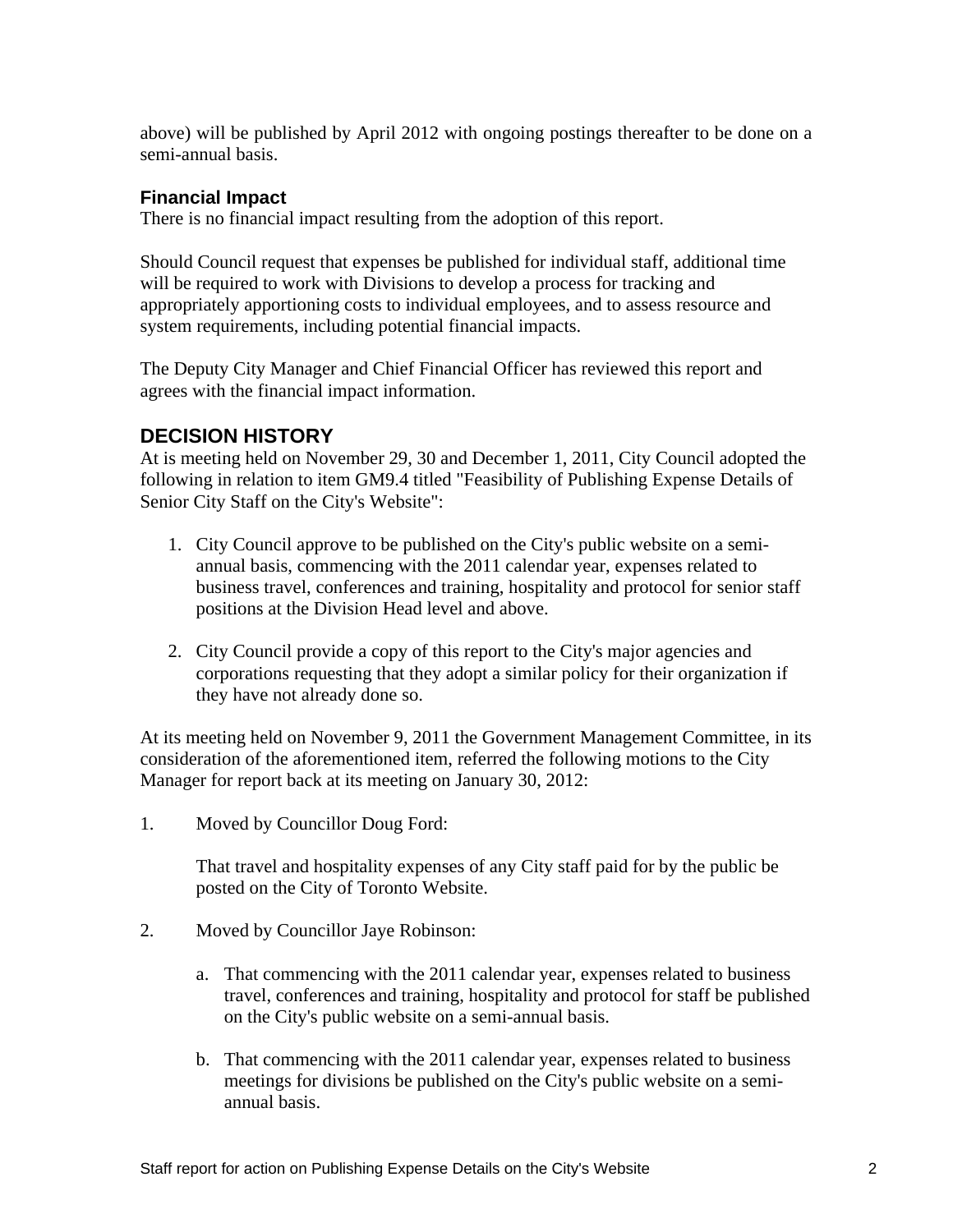# **COMMENTS**

Government Management Committee has asked staff to report on the feasibility of publishing, on the City's public website, expenses related to business travel, conferences and training, hospitality and protocol events, and business meetings. The following provides a brief description of these expense categories:

*Kilometrage, In-Town (i.e. within the GTA)* is an allowance paid to employees for the use of their personal vehicle for business travel. Given that Divisions deliver services through, and to, a vast number of City facilities and properties across Toronto, many staff are required to travel to various locations in carrying out their job responsibilities. For example, this includes:

- Staff travelling from one office business location to another;
- Staff carrying out inspection duties (examples are in Transportation Services, Toronto Water, Toronto Buildings, and Municipal Licensing & Standards);
- Staff visiting clients (examples are in Public Health, Social Services, and Children Services etc...

*Training* represents education provided to employees through an academic institution, professional body or other professional organization. Much of the training provided to employees is mandatory or legislated (e.g. Health and Safety, Human Rights, and ongoing training for emergency services staff), or a requirement of the position including training on technical subjects, systems and policy requirements. Training can be provided on an individual basis, but it is often provided to groups of employees.

*Business Travel* is for travel necessary to conduct City business outside of the GTA. Business travel must be within budget and properly approved, and is required by employees to carry out duties directly related to their job responsibilities or to participate in their capacity as an executive of a professional association where membership is paid by the City. Expenses for business travel include kilometrage, hotel, airfare, ground transportation, per diem and other expenses. Examples of Business Travel include: Meetings of the Board of Directors; Big Mayors' caucus of FCM in support of Mayor and Councillor Board Members; meetings between the City Manager and Federal Clerk of the Privy Council and Federal Deputy Ministers; meetings of the Regional & Single Tier CAO's; participation in professional associations, e.g. MFOA, GFOA, Canadian Institute of Planners.

*Conferences & Seminars* may be attended by City employees in the course of their work to represent the City and advance its interests. Expenses for conferences and seminars include kilometrage, hotel, airfare, ground transportation, registration fees, per diem and other expenses.

*Hospitality & Protocol* are business meetings and official visits and official events hosted by City employees on behalf of the City and/or Council for external business contacts and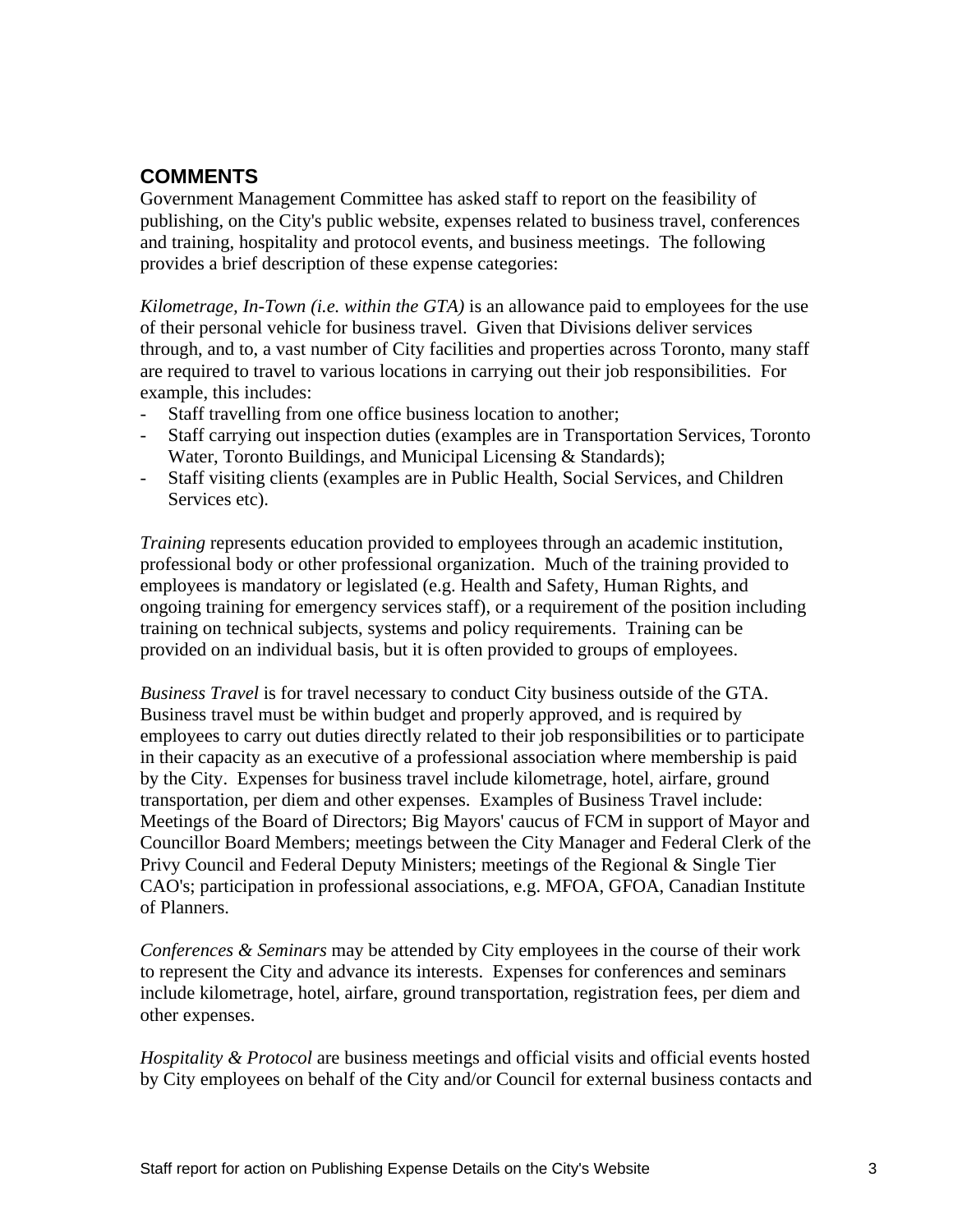stakeholders related to the City business. These expenses may include receptions, catering services and meal expenses for hosting dignitaries.

*Business Meetings* are business and staff meetings held by staff to discuss, plan and make decisions on City business. Business meetings involve mainly internal staff, though staff from multiple Divisions may be in attendance. Expenses must comply with City policies and may include food and refreshments, facility and equipment rentals, supplies, and other required expenses.

### Management and control of expenses

The City has policies which establish the rules regarding the types of business expenses which may be incurred or reimbursed and outline senior management responsibilities as to the occurrence, approval and oversight of these expenses. Each Division is responsible for adhering to these policies and may have additional systems in place to manage these costs at the service or activity levels. In addition, the Auditor General periodically audits business expenditures, and the external auditor reviews certain matters during their annual audit.

#### Survey of other governments' reporting

Staff surveyed other levels of government and other municipalities across North America to determine the extent of reporting on staff expenses. In general, reporting is limited to out-of-town travel and hospitality for senior executives:

- The Federal government reports on out-of-town travel and hospitality expenses for senior management staff;
- There are three provinces in Canada which report on management expenses:

| Ontario                 | - out-of-town travel and hospitality for senior managers;    |
|-------------------------|--------------------------------------------------------------|
| New Brunswick           | - out-of-town travel and other for senior managers, which    |
|                         | includes living expenses, transportation, accommodations     |
|                         | and meals, business meetings and incidental travel expenses. |
| <b>British Columbia</b> | - out-of-town travel expenses greater than \$5,000 per year. |

- In Ontario, 28 municipalities were surveyed and the only municipalities that report staff expenses are Ottawa and London. Both of these municipalities limit reporting to the top five (5) senior executives with Ottawa reporting travel, hospitality and membership expenses for its top five executives and London reporting out-of-town travel expenses for its top five executives;
- Five major Cities (Montreal, Winnipeg, Calgary, Edmonton, and Vancouver) in Canada were surveyed, and only Calgary reports on dining and hosting expenses for General Managers, the CFO and the City Manager.
- Five major U.S. Cities (New York, Chicago, Boston, Los Angeles, and Washington) were surveyed and none report on senior management expenses.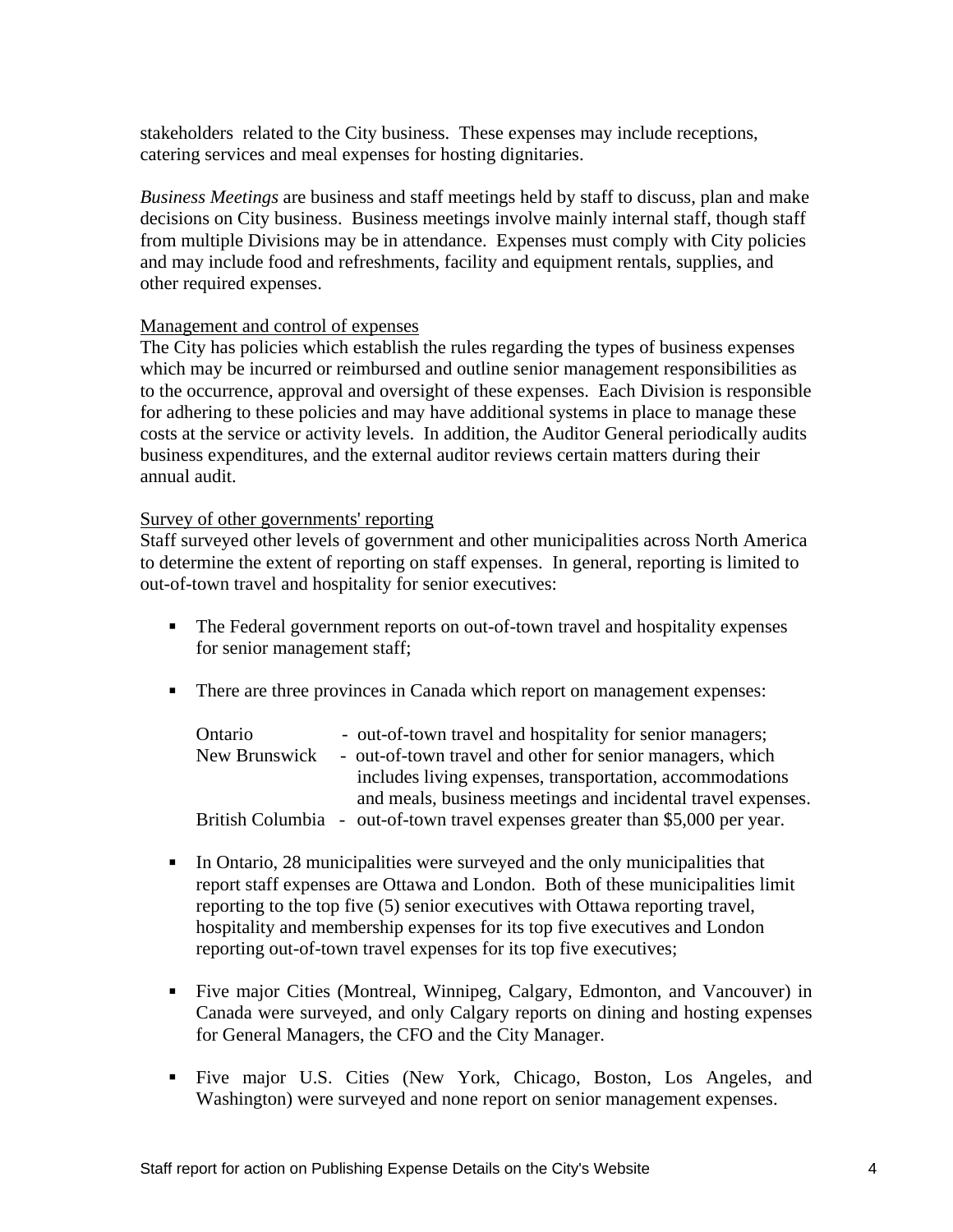### Publishing of expenses for the City

Beginning in 2012, the City of Toronto will publish on its public website, expenses related to business travel, conferences and training, hospitality and protocol for Division Heads and above. Expenses for 2011 will be posted by April 2012, 2011, with ongoing postings thereafter to be done on a semi-annual basis.

To further enhance this initiative, this report recommends publishing these same expenses, as well as business meeting expenses, foreach of the City's Divisions on a semi-annual basis commencing with the 2012 calendar year. Divisions and staff are delegated responsibility for providing programs and services and, in order to do so, many different types of expenses are incurred, including those subject to this report.

Reporting such expenses at an individual staff level is often not appropriate or meaningful given that many of the costs incurred are:

- Delivered at a program or divisional level. These are not directly incurred by or related to individual staff members, and therefore would be difficult to allocate. For example, training and/or business meetings are often conducted at a program level or for a group of staff, and it would be difficult and sometimes inappropriate to allocate these to individual staff members.
- Related to corporate initiatives or responsibilities. As an example, hospitality and official visits and official events are normally coordinated and hosted for the City and/or Council, with staff often required to attend to support the Mayor and/or Council.
- Related to mandatory and legislative requirements. For example, ongoing required training for emergency services staff, Human Rights training, Health and Safety, and Ontario Disabilities Act training.
- $\blacksquare$ A requirement in fulfilling day-to-day job responsibilities and requirements. For example, City staff are required to travel to many properties across the City as part of their job to inspect buildings, roads, water and sewer connections, properties, and issue bylaw infractions.

Although there may be a personal element of benefit in some of the expenses, the overriding factor with all expenses is that the primary benefit must be for the City.

### **Costs implications**

Attempting to report on the basis of employees is problematic because there is an administrative cost associated with tracking, allocating and publishing such expenses at an individual staff member level. In order to report senior staff (Division Head and above) expenses, a certification process is underway in each Division, with Accounting Services coordinating the collection of data, verifying to Corporate records, and publishing the data. Attempting to expand publishing to include all employees who incur